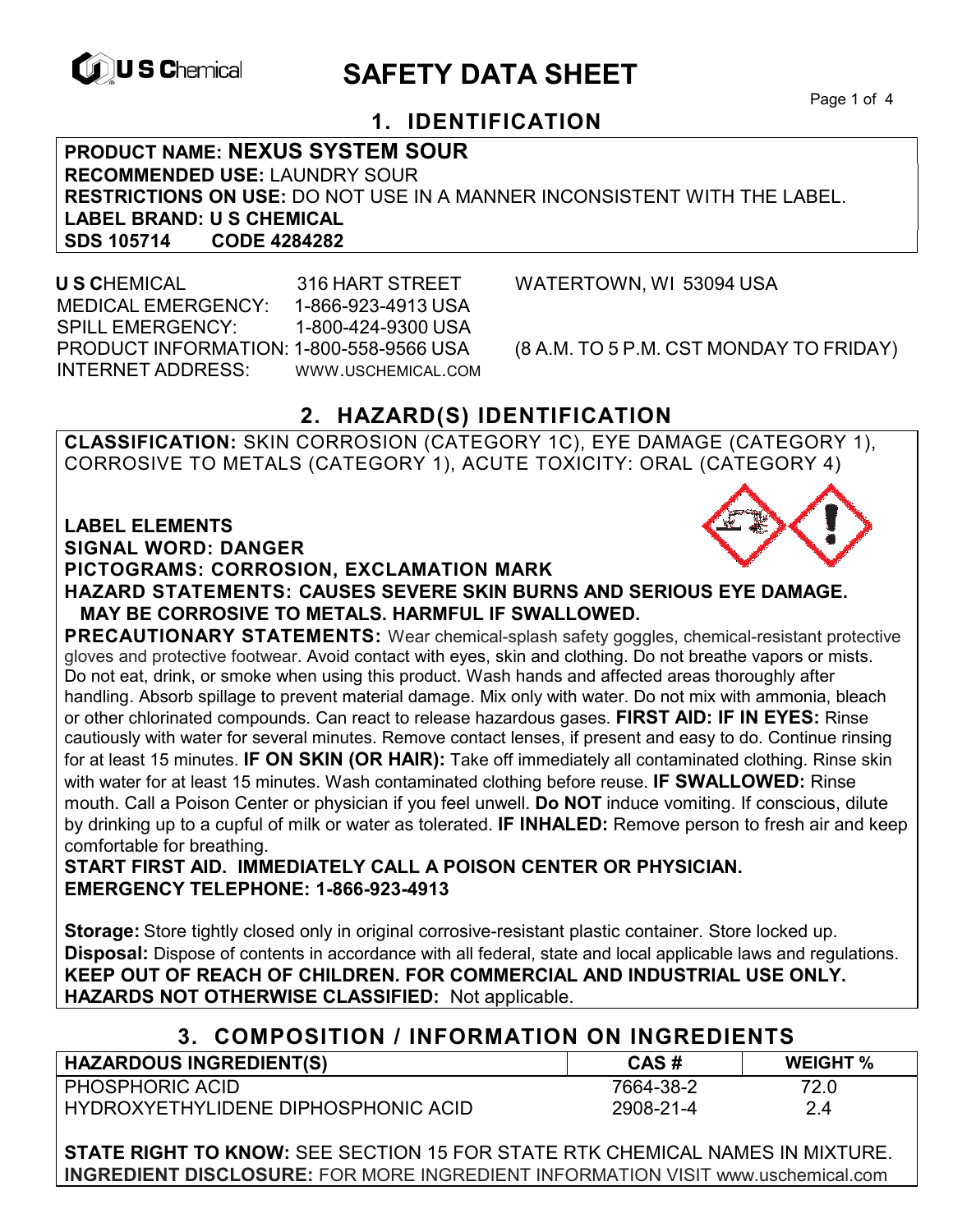### **4. FIRST-AID MEASURES** Page 2 of 4

**IF IN EYES:** RINSE CAUTIOUSLY WITH WATER FOR SEVERAL MINUTES. REMOVE CONTACT LENSES, IF PRESENT AND EASY TO DO. CONTINUE RINSING FOR AT LEAST 15 MINUTES. **IF ON SKIN (OR HAIR):** TAKE OFF IMMEDIATELY ALL CONTAMINATED CLOTHING. RINSE SKIN WITH WATER FOR AT LEAST 15 MINUTES. WASH CONTAMINATED CLOTHING BEFORE REUSE. **IF SWALLOWED:** RINSE MOUTH. CALL A POISON CENTER OR PHYSICIAN IF YOU FEEL UNWELL. **Do NOT** INDUCE VOMITING. IF CONSCIOUS, DILUTE BY DRINKING UP TO A CUPFUL OF MILK OR WATER AS TOLERATED.

**IF INHALED:** REMOVE PERSON TO FRESH AIR AND KEEP COMFORTABLE FOR BREATHING. **START FIRST AID. IMMEDIATELY CALL A POISON CENTER OR PHYSICIAN. EMERGENCY TELEPHONE: 1-866-923-4913**

**MOST IMPORTANT SYMPTOMS / EFFECTS:** CAUSES SEVERE SKIN BURNS AND SERIOUS EYE DAMAGE. MAY CAUSE BLINDNESS WITHOUT IMMEDIATE FIRST AID. HARMFUL IF SWALLOWED. CAUSES BURNS AND SERIOUS DAMAGE TO MOUTH, THROAT AND STOMACH. CORROSIVE TO ALL BODY TISSUES.

**MEDICAL CONDITIONS AGGRAVATED:** NONE KNOWN.

**NOTE TO PHYSICIAN:** CALL 1-866-923-4913 FOR EXPOSURE MANAGEMENT ASSISTANCE.

### **5. FIRE-FIGHTING MEASURES**

**CHEMICAL HAZARDS:** CORROSIVE. NON-FLAMMABLE. **COMBUSTION PRODUCT HAZARDS:** OXIDES OF CARBON AND OTHER FUMES. **METHODS:** SELECT EXTINGUISHER AND METHODS BASED ON FIRE SIZE AND TYPE. **EQUIPMENT:** WEAR SCBA AND FULL PROTECTIVE GEAR AS CONDITIONS WARRANT. **NFPA RATING:** HEALTH-3/FLAMMABILITY-0/ INSTABILITY-0/SPECIAL HAZARD-N.AP. **SUITABLE EXTINGUISHERS:** WATER, DRY CHEMICAL, CO2 OR FOAM SUITABLE FOR FIRE. **UNSUITABLE EXTINGUISHERS:** NO RESTRICTIONS BASED ON CHEMICAL HAZARDS.

# **6. ACCIDENTAL RELEASE MEASURES**

**PERSONAL PRECAUTIONS:** EVACUATE UNPROTECTED PERSONNEL FROM AREA. WEAR PERSONAL PROTECTION INCLUDING RUBBER BOOTS. SEE SECTION 8. VENTILATE AREA IF NEEDED. BE CAREFUL NOT TO SLIP. WASH THOROUGHLY AFTER CLEAN-UP. **ENVIRONMENTAL PRECAUTIONS:** PREVENT SPILL FROM ENTERING DRAIN, STORM SEWER OR SURFACE WATERWAY. PREVENT WATER AND SOIL CONTAMINATION. **CLEAN-UP METHODS:** SMALL SPILLS MAY BE WIPED UP AND RINSED WITH WATER. FOR LARGER SPILLS, DIKE TO CONTAIN. PUMP TO LABELED CONTAINER OR ABSORB SPILLAGE AND SCOOP UP WITH INERT ABSORBENT MATERIAL. AFTER SPILL COLLECTION, RINSE AREA WITH WATER AND FOLLOW WITH NORMAL CLEAN-UP PROCEDURES.

### **7. HANDLING AND STORAGE**

**HANDLING:** FOLLOW ALL LABEL DIRECTIONS. INSTRUCT PERSONNEL ABOUT PROPER USE, HAZARDS, PRECAUTIONS, AND FIRST AID MEASURES. AVOID INHALATION, INGESTION, AND CONTACT WITH SKIN, EYES AND CLOTHING. DO NOT TASTE OR SWALLOW. REMOVE AND WASH CONTAMINATED CLOTHING AND FOOTWEAR BEFORE REUSE. PRODUCT RESIDUE MAY REMAIN IN EMPTY CONTAINERS. HANDLE CAREFULLY TO AVOID DAMAGING CONTAINER.

**STORAGE:** STORE TIGHTLY CLOSED ONLY IN ORIGINAL CORROSIVE-RESISTANT PLASTIC CONTAINER. STORE LOCKED UP. STORE AT AMBIENT TEMPERATURES IN A DRY AREA OUT OF DIRECT SUNLIGHT. PROTECT FROM FREEZING. ROTATE STOCK REGULARLY. KEEP AWAY FROM FOOD AND DRINK. KEEP OUT OF REACH OF CHILDREN.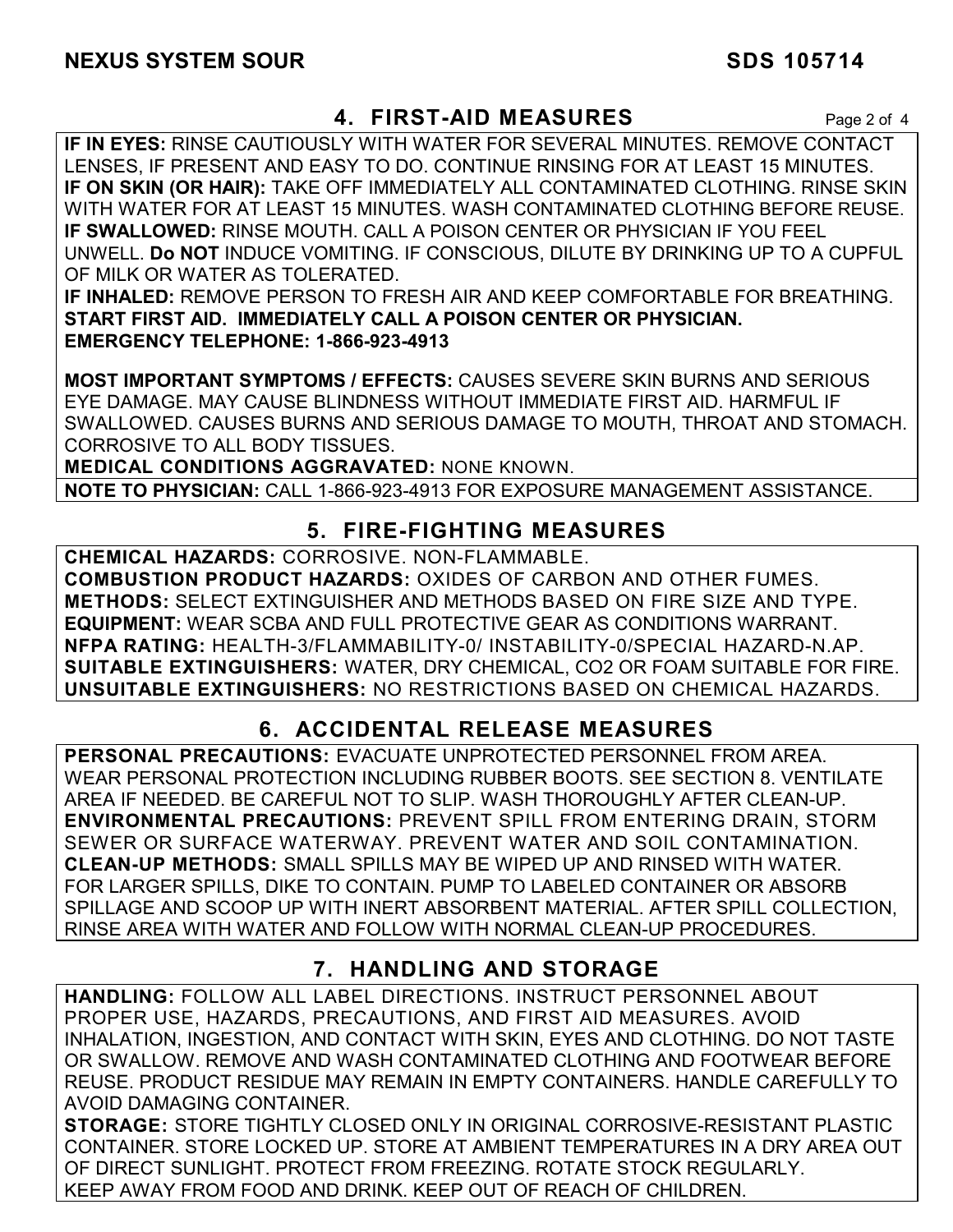#### **8. EXPOSURE CONTROLS / PERSONAL PROTECTION** Page 3 of 4

**EXPOSURE LIMITS:** PHOSPHORIC ACID = 1 MG/M3 TWA, 3 MG/M3 STEL (OSHA PEL / ACGIH TLV) HYDROXYETHYLIDENE DIPHOSPHONIC ACID = NONE **ENGINEERING CONTROLS:** GENERAL ROOM VENTILATION IS TYPICALLY ADEQUATE.

#### **PERSONAL PROTECTION**

**EYES:** CHEMICAL-SPLASH SAFETY GOGGLES.

**HANDS:** CHEMICAL-RESISTANT PROTECTIVE GLOVES (NITRILE, NEOPRENE OR RUBBER). **RESPIRATORY:** NIOSH/MSHA CERTIFIED RESPIRATOR IF EXPOSURE LIMITS ARE EXCEEDED. **FEET:** PROTECTIVE FOOTWEAR.

**BODY:** SUITABLE PROTECTIVE CLOTHING.

**HYGIENE MEASURES:** HANDLE IN ACCORDANCE WITH GOOD INDUSTRIAL HYGIENE AND SAFETY PRACTICE. TAKE OFF IMMEDIATELY ALL CONTAMINATED CLOTHING AND WASH IT BEFORE REUSE. WASH HANDS AND AFFECTED AREAS THOROUGHLY AFTER HANDLING. PROVIDE SUITABLE FACILITIES FOR QUICK DRENCHING OR FLUSHING OF THE EYES AND BODY IN CASE OF CONTACT OR SPLASH HAZARD.

### **9. PHYSICAL AND CHEMICAL PROPERTIES**

| <b>APPEARANCE: PURPLE LIQUID</b>       | <b>AUTO-IGNITION TEMPERATURE: N.AV.</b>    |
|----------------------------------------|--------------------------------------------|
| <b>ODOR: NONE</b>                      | <b>DECOMPOSITION TEMPERATURE: N.AV.</b>    |
| pH CONCENTRATE: BELOW 2.0 (ACIDIC)     | <b>EXPLOSIVE LIMITS (LEL/UEL): NONE</b>    |
| pH READY-TO-USE: N.AP.                 | <b>EVAPORATION RATE: N.AV.</b>             |
| pH @ USE DILUTION: N.AV.               | FLAMMABILITY (SOLID, GAS): N.AP.           |
| <b>PHYSICAL STATE: LIQUID</b>          | <b>FLASH POINT: NONE</b>                   |
| <b>RELATIVE DENSITY (WATER): 1.575</b> | <b>INITIAL BOILING POINT/RANGE: N.AV.</b>  |
| <b>SOLUBILITY (WATER): COMPLETE</b>    | <b>MELTING POINT/FREEZING POINT: N.AV.</b> |
| VAPOR PRESSURE: N.AV.                  | <b>ODOR THRESHOLD: N.AV.</b>               |
| <b>VAPOR DENSITY: N. AV.</b>           | PARTITION COEFF. (N-OCTANOL/WATER): N.AV   |
| <b>VISCOSITY: NON-VISCOUS</b>          | <b>OTHER: N.AV.</b>                        |

**10. STABILITY AND REACTIVITY** 

**REACTIVITY:** MIXING WITH INCOMPATIBLES CAN RELEASE HEAT + HAZARDOUS GASES. **CHEMICAL STABILITY:** STABLE.

**POSSIBILITY OF HAZARDOUS REACTIONS:** SEE REACTIVITY. WILL NOT POLYMERIZE. **CONDITIONS TO AVOID:** TEMPERATURES BELOW 35°F (1.6°C) OR ABOVE 120°F (49°C). **MATERIALS TO AVOID:** BLEACH, METAL AND OTHER CLEANERS. MIX ONLY WITH WATER. **HAZARDOUS DECOMPOSITION PRODUCTS:** NONE UNDER NORMAL CONDITIONS.

# **11. TOXICOLOGICAL INFORMATION**

**ROUTES OF EXPOSURE:** EYES, SKIN, INGESTION, INHALATION. **INFORMATION ON ROUTES OF EXPOSURE:** NO LC50/LD50 TEST DATA ON MIXTURE. **ACUTE EFFECTS /SYMPTOMS**: CORROSIVE TO ALL BODY TISSUES.  **EYES:** CAUSES SERIOUS EYE DAMAGE. MAY CAUSE PAIN, REDNESS AND WATERING.  **SKIN:** CAUSES SEVERE SKIN BURNS. MAY CAUSE DELAYED PAIN, REDNESS AND BLISTERING. **INGESTION:** CAUSES BURNS AND SERIOUS DAMAGE TO MOUTH, THROAT AND STOMACH. **INHALATION:** MAY CAUSE CORROSIVE EFFECTS TO NOSE, THROAT, AND RESPIRATORY SYSTEM. **CHRONIC / OTHER EFFECTS:** NO REPORTABLE GERM CELL MUTAGENS, SKIN SENSITIZERS, RESPIRATORY SENSITIZERS, REPRODUCTIVE TOXINS OR ASPIRATION HAZARDS. **SPECIFIC TARGET ORGANS (SINGLE/REPEATED):** NONE KNOWN. **NUMERICAL MEASURES OF TOXICITY:** ATEmix (ORAL-RAT) = 1550 MG / KG **CARCINOGENS:** NO REPORTABLE ACGIH, IARC, NTP, OR OSHA CARCINOGENS.